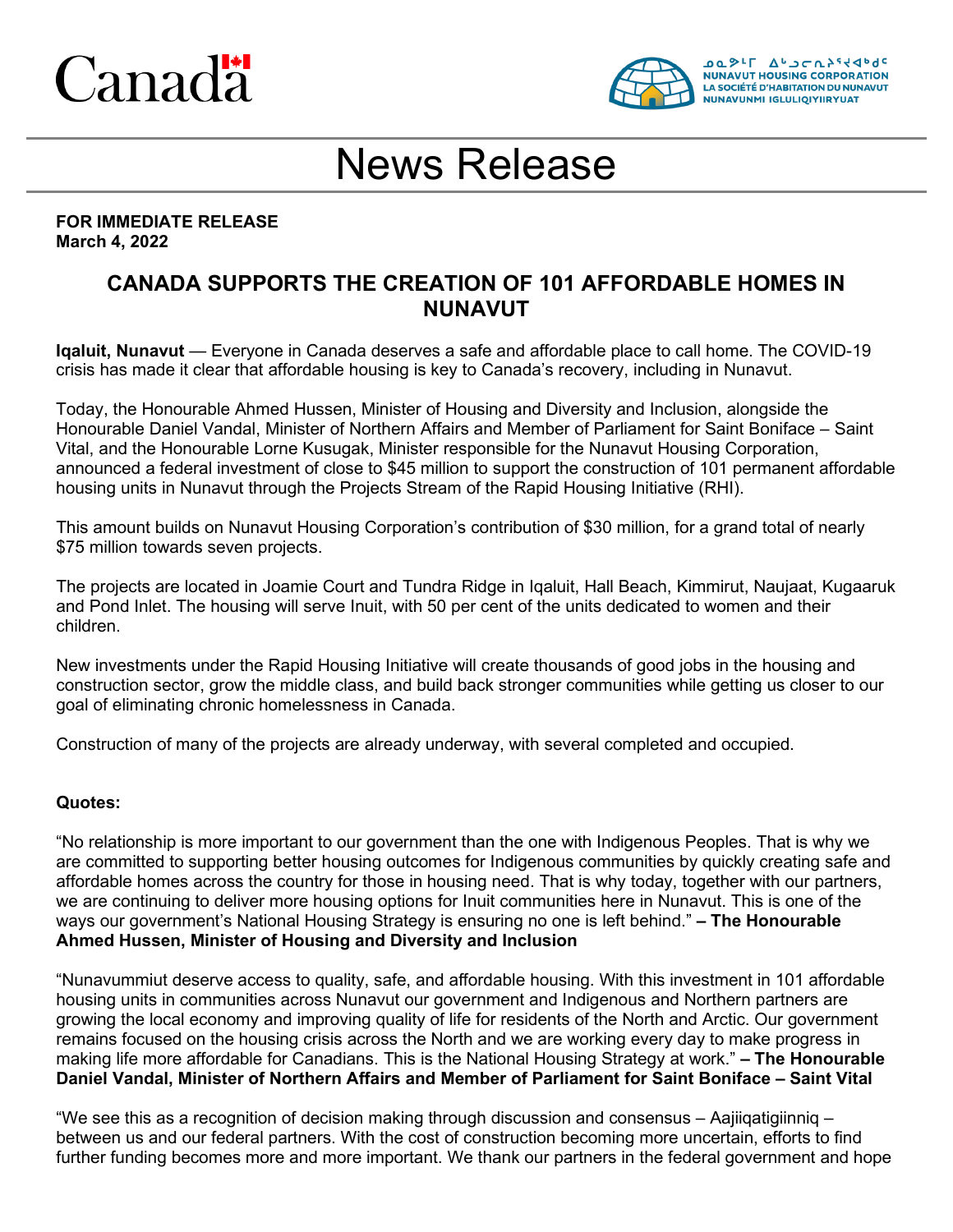this funding signifies their continued commitment to improving housing for Nunavummiut." **– The Honourable Lorne Kusugak, Minister responsible for the Nunavut Housing Corporation**

#### **Quick facts:**

- The RHI is a \$2.5 billion program creating over 10,000 new homes to help address urgent housing needs of vulnerable Canadians, especially in the context of COVID-19, through the rapid construction of affordable housing.
- The RHI has received significant interest from Indigenous groups, which resulted in over 40% of all units created under the program to be targeted to Indigenous peoples.
- Units are intended to be constructed within 12 months of when funding is provided to program applicants (with some exceptions), with units in the North and in special access communities intended to be constructed within 18 months.
- Close to 33 per cent of the Rapid Housing Initiative funding under round two will go towards womenfocused housing projects with units constructed within 12 months of when funding is provided to program applicants.
- The RHI takes a human rights-based approach to housing, serving people experiencing or at risk of homelessness and others who are among the most vulnerable, including: women and children fleeing domestic violence, seniors, young adults, Indigenous peoples, people with disabilities, people dealing with mental health and addiction issues, veterans, LGBTQ2+, racialized groups, Black Canadians, and recent immigrants or refugees.
- Canada's National Housing Strategy (NHS) is a 10-year**, \$72 billion** plan that will give more Canadians a place to call home.
- Created in 2000 through the Nunavut Legislature by the Northwest Territories Housing Corporation Act (Nunavut), Nunavut Housing Corporation's mandate as a Public Agency of the Government of Nunavut (GN) is to create, coordinate and administer housing programs so that they may provide fair access to a range of affordable housing options to families and individuals in Nunavut.

#### **Associated links:**

- [Coronavirus disease \(COVID-19\)](https://www.canada.ca/en/public-health/services/diseases/coronavirus-disease-covid-19.html)
- [Canada's COVID-19 Economic Response Plan](https://www.canada.ca/en/department-finance/economic-response-plan.html)
- [Rapid Housing Initiative](https://www.cmhc.ca/RapidHousing)
- [National Housing Strategy](https://www.cmhc-schl.gc.ca/en/nhs)

As Canada's authority on housing, CMHC contributes to the stability of the housing market and financial system, provides support for Canadians in housing need, and offers unbiased housing research and advice to all levels of Canadian government, consumers and the housing industry. CMHC's aim is that by 2030, everyone in Canada has a home they can afford, and that meets their needs. For more information, follow us on [Twitter,](http://www.twitter.com/CMHC_ca) [Instagram,](https://www.instagram.com/cmhc_schl/) [YouTube,](https://www.youtube.com/user/CMHCca) [LinkedIn](https://www.linkedin.com/company/canada-mortgage-and-housing-corporation) and [Facebook.](https://www.facebook.com/schl.cmhc)

#### **Media contacts:**

Arevig Afarian Office of the Minister of Housing and Diversity and Inclusion [Arevig.Afarian@infc.gc.ca](mailto:Arevig.Afarian@infc.gc.ca)

Media Relations Canada Mortgage and Housing Corporation [media@cmhc-schl.gc.ca](mailto:media@cmhc-schl.gc.ca)

Josh Long Nunavut Housing Corporation